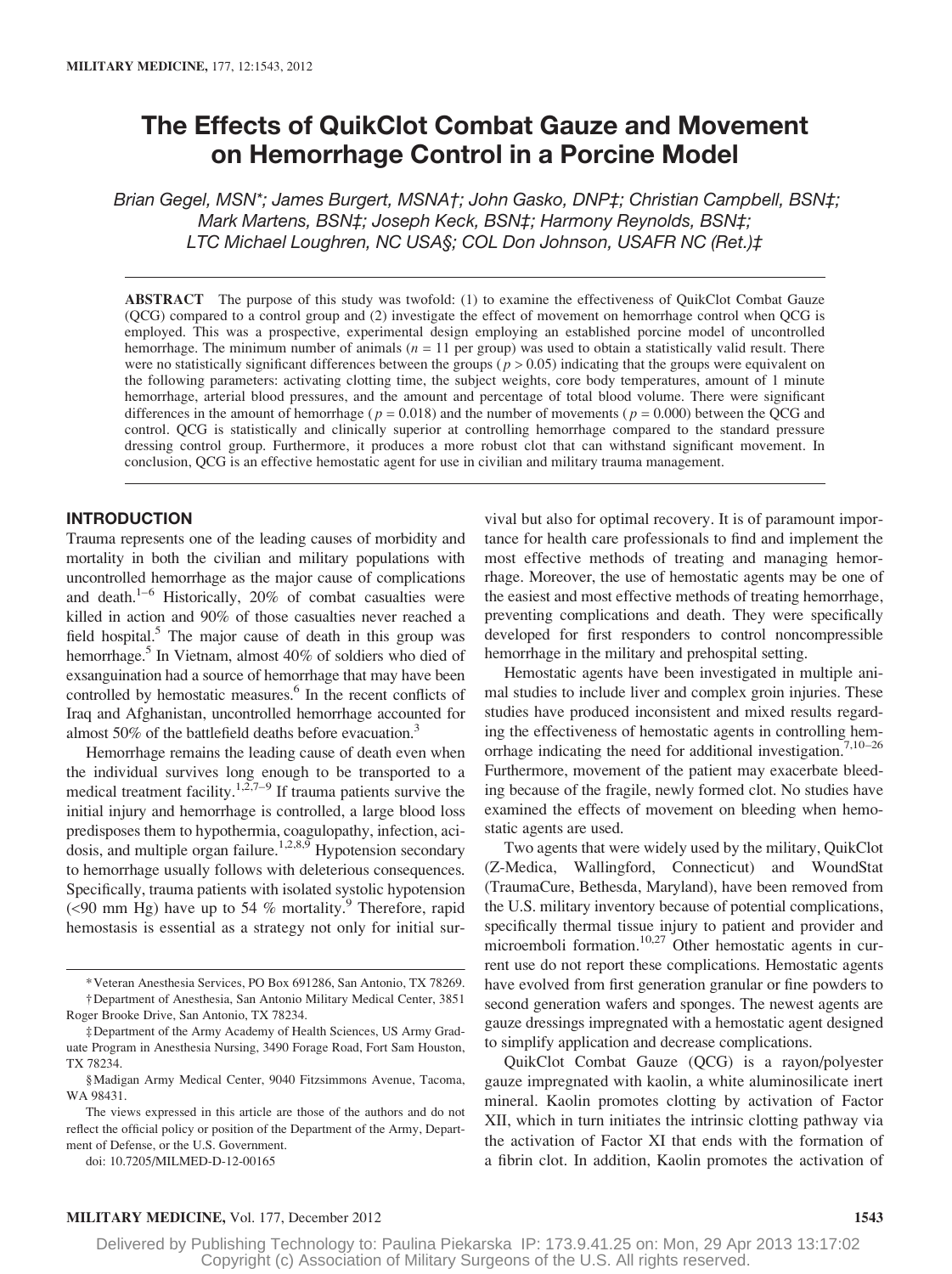platelet-associated Factor XI, which initiates the intrinsic clotting pathway in normal and Factor XII deficient patients.<sup>28</sup> There are limited data demonstrating the effectiveness of the QCG and Kaolin. The purpose of this study was twofold: (1) to examine the effectiveness of QCG compared to a control group and (2) investigate the effect of movement on hemorrhage control when QCG is employed. The following research question guided the study:

Are there statistically and clinically significant differences between QCG and control groups relative to hemostasis and movement causing rebleeding?

# METHODS

This study was a prospective, between subjects, experimental design using a porcine model. The protocol was approved by the Institutional Animal Care and Use Committee and the animals received care in compliance with the Animal Welfare Act, the Guide for the Use of Laboratory Animals. Twenty-two Yorkshire swine weighing between 60 and 90 kg (mean =  $70.2 \pm 7.6$ ) were randomly assigned (*n* = 11 per group) to one of two groups: QCG and a control group. The rationale for using this weight range was that it represents the average of the U.S. Army soldier.<sup>29</sup> This study was conducted in four phases: induction/stabilization, hemorrhage, blood loss, and movement.

## Induction/Stabilization Phase

The induction phase was initiated with an intramuscular injection of ketamine (20 mg/kg) and atropine (0.04 mg/kg). Subjects were placed supine on a litter and administered inhaled isoflurane (4% to 5%). After placement of an endotracheal tube, a peripheral IV catheter was inserted and the isoflurane concentration was reduced to 1% to 2% for the remainder of the experiment. The swine were ventilated with a standard Narkomed anesthesia machine (Dräger, Telford, Pennsylvania). Heart rate, electrocardiography, blood pressure, oxygen saturation, end-tidal carbon dioxide, and rectal temperatures were continuously monitored for the remainder of the experiment.

The left carotid artery was cannulated with a 20G angiocatheter using a cut-down technique. It was attached to a hemodynamic monitoring system (Hewlett Packard, Palo Alto, California) for continuous monitoring of the arterial blood pressures. A central venous catheter was inserted into the right subclavian vein using a modified Seldinger technique for fluid volume management and blood sampling. Following line placement, the NPO fluid deficit was replaced with 0.9% normal saline, per the Holliday–Segar formula. The investigators used an activated clotting time (ACT) test to screen all subjects for coagulopathy before procedures. Subjects were further monitored for 30 minutes to ensure hemodynamic stability before intervention. Body temperature was monitored via a rectal probe and maintained at greater than 36.0C using a forced air-warming blanket. A

complex groin injury as described by Alam et  $al^{12,13}$  was generated to simulate a penetrating combat injury. All swine were hemodynamically stable before intervention.

## Hemorrhage Phase

Following the 30-minute stabilization period, the exposed femoral artery and vein were transected with a scalpel blade. The swine were allowed to hemorrhage for 1 minute simulating the response time of a battlefield health care provider. Blood was collected by gauze, absorbent pads underneath the animals, and in a suction canister using a suction tip catheter placed in the distal portion of the wound. After 1 minute of hemorrhage, proximal pressure was applied to the transected femoral vessels, and  $4'' \times 4''$  gauze was used to blot the blood from the wound per the hemostatic agent manufacturer's guidelines. At this time, the QCG was packed into the wound followed by standard wound packing consisting of a single layer of petroleum dressing and roller gauze (Kerlix, Covidien, Mansfield, Massachusetts). The control group received proximal pressure and standard wound packing.

Firm manual pressure of 25 lbs per square inch was applied for 5 minutes to the injury site as measured by an electronic TIF scale (Thermal Industries of Florida, Miami, Florida). The TIF scale is precise within 0.5 ounces and accurate within  $0.5\%$ <sup>30</sup> It was placed between the litter and operating room table and zeroed per manufacturer's instructions. Five hundred milliliter of 6% hetastarch in lactated ringer's solution (Hospira, Lake Forest, Illinois) was administered to all subjects in accordance with current battlefield resuscitation protocol recommended by the Committee on Tactical Combat Casualty Care. After 5 minutes of direct manual pressure, a 10-pound sandbag was applied to the wound for an additional 30 minutes.

## Blood Loss Phase

After 35 minutes of pressure on the wound (5 minutes manual pressure plus 30 minutes with the sandbag), the standard pressure dressing was removed being careful not to disrupt the newly formed clot. The rationale for using the petroleum gauze was that it allowed removal of the pressure dressing with minimal clot disruption. For the purposes of this study, hemostasis was defined as a clot formation with oozing of no more than 2% of the swine's total blood volume over a 5 minute period (approximately 100 mL in a 70 kg pig). Blood loss was measured over two time periods: the initial injury to intervention and postintervention to the completion of the study. Blood loss was calculated by weighing the dressings, absorbent pads underneath the animals, and blood suctioned from the distal portion of the wound before and after transection of the femoral vessels.

### Movement Phase

For swine achieving hemostasis, the investigators systematically moved the leg on the side of the complex groin injury. In a real battlefield or trauma scenario, personnel would take

### 1544 MILITARY MEDICINE, Vol. 177, December 2012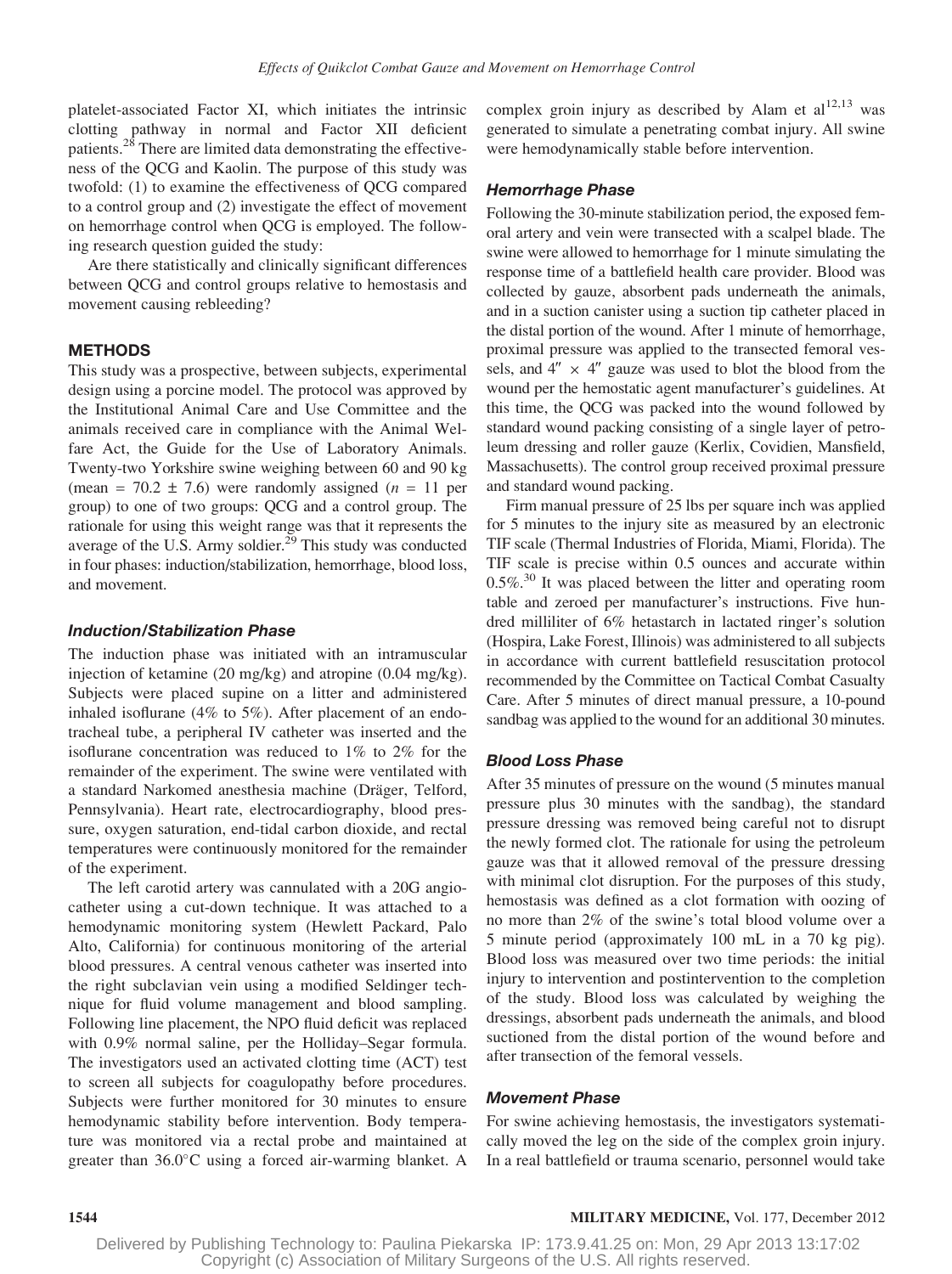significant precautions when moving combat casualties. However, there may be instances when the injured extremity may be inadvertently moved by the patient or others, especially during medical evacuation. For purposes of this study, movement consisted of the following: flexion, extension, abduction, and adduction 10 times sequentially or until rebleeding occurred. Flexion consisted of movement of the leg until it touched the abdomen, whereas the extension consisted of movement of leg until it touched the litter. The abduction and adduction consisted of lateral and medial movement of the leg until no additional motion could be accomplished. Each flexion was followed by an extension, and each abduction was followed by an adduction. The number of movements were counted up to 40 (10 of each movement) or until there was bleeding (2% of blood volume).

## RESULTS

The minimum number of animals was used to obtain a statistically valid result. The determination of effect size for this experiment was based upon previous work by Alam and Pusateri.<sup>7,13,19,31</sup> Using the data reported in those studies, the investigators calculated a large effect size of 0.6. Using G-Power 3.00, an effect size of 0.6, a power of 0.80, and an  $\alpha$  of 0.05, it was determined that a sample size of 11 swine per group (22 total) was needed for this study.

There were no statistically significant differences between the groups in reference to the amount of initial 1 minute hemorrhage ( $p = 0.544$ ): QCG group ranged from 149 to 1004 mL (mean =  $654$ , SD  $\pm$  283 mL) and control group ranged from 100 to 992 mL (mean =  $582$ , SD  $\pm$  259 mL). The ACT, the body weights, core body temperatures, amount of 1 minute hemorrhage, arterial blood pressures, amount of blood volume, and the amount and percentage of total blood volume of the initial hemorrhage were analyzed using a multivariate analysis of variance (MANOVA). There were no statistically significant differences between the groups ( $p > 0.05$ ) indicating that the groups were equivalent on these parameters. The ACT was within normal limits for all subjects.

A MANOVA was used to determine if there were significant differences in the groups relative to the amount of hemorrhage over a 5 minute period and the number of movements before hemorrhage (Table I). The MANOVA was significant: Wilk's  $\lambda = 0.152$ ,  $F(2, 19) = 52.8$ ,  $p < 0.05$ ,  $\eta^2 = 0.848$ . There was a significant difference between the QCG and control groups relative to the amount of hemorrhage:  $F(1, 20) =$ 6.66,  $p = 0.018$ ,  $\eta^2 = 0.25$ . The amount of bleeding QCG group

TABLE II. Summary of Movement Before Hemorrhage by Group

| Group               | Range               | Mean and<br><b>Standard Deviation</b> | $p$ -Value                                                                       |
|---------------------|---------------------|---------------------------------------|----------------------------------------------------------------------------------|
| OuikClot<br>Control | $3 - 40$<br>$0 - 9$ | $36 \pm 11$<br>$0.9 \pm 2.7$          | $*_{p} = 0.000$<br>QuikClot Significantly<br>More Movements<br>Before Hemorrhage |

\*Significant difference at the 0.05 level.

ranged from 0 to 514 mL (mean = 50, SD  $\pm$  154 mL) and control group ranged from 0 to 1002 mL (mean = 351, SD  $\pm$ 354 mL). There was a significant difference between the QCG and control groups relative to the number of movements before rebleeding: F (1, 20) = 106.58,  $p = 0.000$ ,  $\eta^2 = 0.842$ . The number of movements for the OCG group ranged from 3 to 40 (mean =  $36.6 \pm 11$ ) and for control group ranged from 0 to 9 (mean =  $0.9 \pm 2.7$ ) (Table II).

## **DISCUSSION**

Currently QCG is used by the U.S. military for management of combat casualties. Furthermore, the U.S. military's Committee on Tactical Combat Casualty Care is responsible for developing guidelines for the management of wounded military personnel. It recommends QCG as the first-line hemostatic agent for use in treatment of severe hemorrhage. $32$ There are limited data and quality evidence demonstrating the effectiveness of QCG, especially in humans. There are no randomized controlled trials investigating QCG in the control of hemorrhage in humans; all involve animal models. The only human study investigating QCG was a case series. Ran et al reported 14 uses of QCG with a 79% (11/14) success rate and a 93% survival rate. He concluded QCG is effective in controlling hemorrhage.<sup>33</sup> These articles provide low-level and quality evidence. Lastly, there is limited anecdotal evidence of the effectiveness of QCG. The U.S. Army's goal is that each soldier carries a hemostatic agent but continued research needs to be conducted to determine the most efficacious and cost-effective agent.<sup>10</sup>

Pusateri outlined ideal qualities of hemostatic agents for civilian and military use. These include (1) being able to rapidly stop large vessel arterial and venous bleeding within 2 minutes of application when applied to an actively bleeding wound through a pool of blood; (2) no requirement for mixing or preapplication preparation; (3) simplicity of application by wounded victim, buddy, or medic; (4) light weight

TABLE I. Summary of 1- and 5-Minute Hemorrhage by Group

| Group                                   | OuikClot         | Control          | $p$ -Value                                                 |
|-----------------------------------------|------------------|------------------|------------------------------------------------------------|
| l Minute Range                          | 149-1004 mL      | $100 - 992$ mL   | $p = 0.544$                                                |
| Mean and Standard Deviation of 1 Minute | $654 \pm 283$ mL | $582 \pm 259$ mL |                                                            |
| 5 Minute Range                          | $0 - 514$ mL     | $0-1002$ mL      | $*_{p}$ = 0.018 (QuikClot Significantly Less Than Control) |
| Mean and Standard Deviation of 5 Minute | $50 \pm 154$ mL  | $351 \pm 354$ mL |                                                            |

\*Significant difference at the 0.05 level.

### MILITARY MEDICINE, Vol. 177, December 2012 1545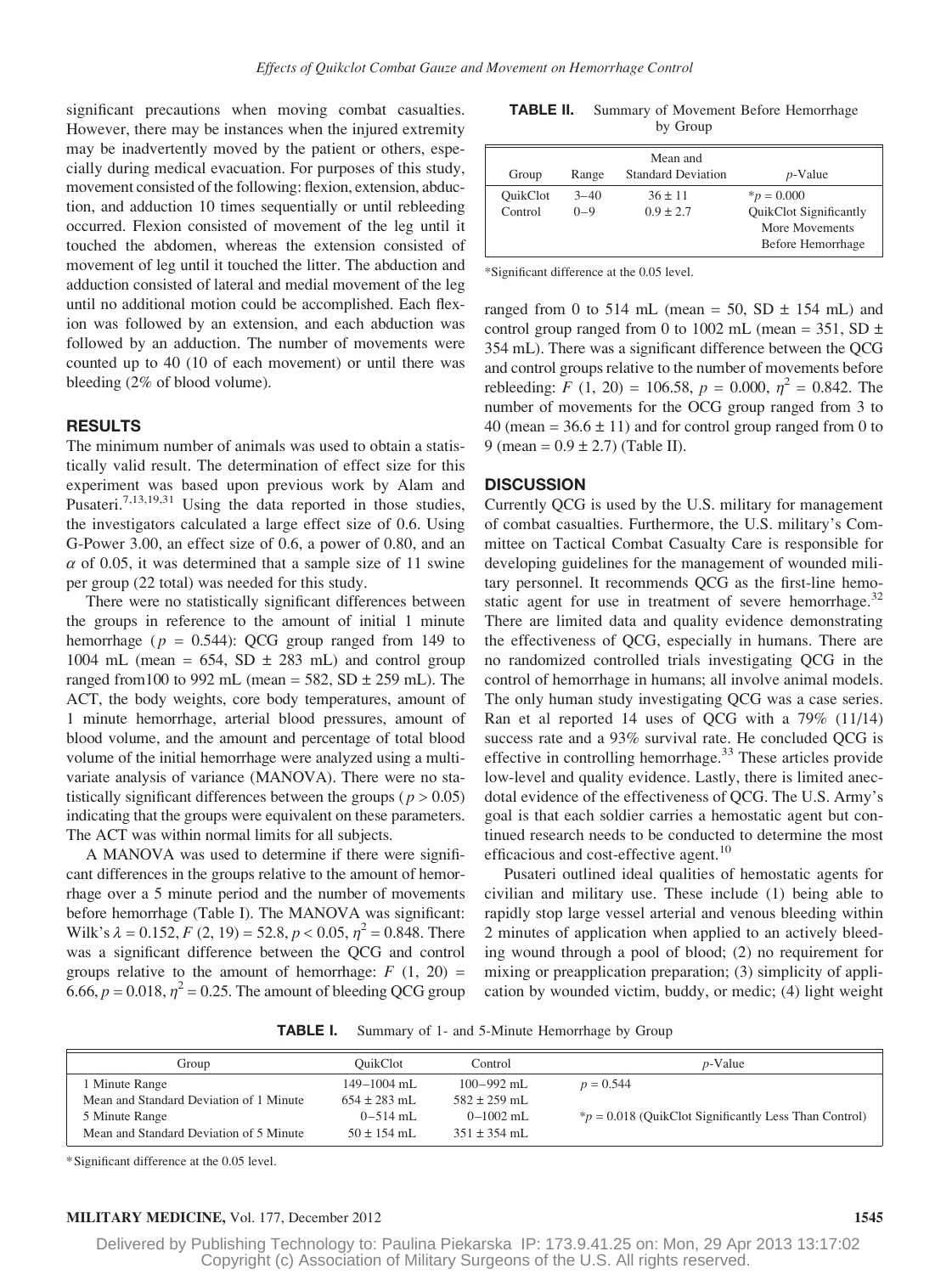and durable; (5) long shelf life in extreme environments; (6) safe to use with no risk of injury to tissues or transmission of infection; and  $(7)$  inexpensive.<sup>10</sup> The QCG meets each of these criteria. The QCG waterproof package was easy to open and pack into the wound with its accordion fold. Vacuum packaging allows it to be carried easily in pockets, backpacks, or medic rolls. Furthermore, QCG could be easily used by physicians, nurses, medics, and ordinary citizens in providing emergency care. In addition, QCG has a shelf life of 3 years, approved by the FDA, and currently fielded by all branches of the U.S. military.<sup>28</sup> Anecdotally, investigators noted that QCG with the active ingredient Kaolin did not produce an exothermic reaction and there were no obvious signs of tissue damage. First generation QuikClot employed granular zeolite to control hemorrhage and was noted to initiate a significant exothermic reaction causing tissue injury.<sup>10</sup>

# **CONCLUSION**

The purpose of this study was twofold: (1) to examine the effectiveness of QCG compared to a control group and (2) investigate the effect of movement on hemorrhage control when QCG is employed. QCG is statistically and clinically superior at controlling hemorrhage compared to the standard pressure dressing control group. Furthermore, it produces a more robust clot that can withstand significant movement. These movements were severe and should be avoided in patients with an inguinal injury. However, the investigators wanted reproducible movements that would test the robustness of a newly formed clot. Based on this study and the requirements outlined by Pusateri, QCG is an effective hemostatic agent for use in civilian and military trauma management.

#### ACKNOWLEDGMENTS

The authors acknowledge the Triservice Nursing Research Program for funding our investigation, the University of Texas Health Science Center at San Antonio for laboratory support, and the U.S. Army Graduate Program in Anesthesia Nursing [HU0001-09-1-TS12 (N09C01)].

#### REFERENCES

- 1. Sauaia A, Moore FA, Moore EE, et al: Epidemiology of trauma deaths: a reassessment. J Trauma 1995; 38(2): 185–93.
- 2. Sauaia A, Moore FA, Moore EE, Haenel JB, Read RA, Lezotte DC: Early predictors of postinjury multiple organ failure. Arch Surg 1994; 129(1): 39–45.
- 3. Champion HR, Bellamy RF, Roberts CP, Leppaniemi A: A profile of combat injury. J Trauma 2003; 54(5 Suppl): S13–9.
- 4. Asensio JA, Petrone P, O'Shanahan G, Kuncir EJ: Managing exsanguination: what we know about damage control/bailout is not enough. Proc (Bayl Univ Med Cent) 2003; 16(3): 294–6.
- 5. Bellamy RF: The causes of death in conventional land warfare: implications for combat casualty care research. Mil Med 1984; 149(2): 55–62.
- 6. Mabry RL, Holcomb JB, Baker AM, et al: United States army rangers in Somalia: an analysis of combat casualties on an urban battlefield. J Trauma 2000; 49(3): 515–28; discussion 528–9.
- 7. Alam HB, Burris D, DaCorta JA, Rhee P: Hemorrhage control in the battlefield: role of new hemostatic agents. Mil Med 2005; 170(1): 63–9.
- 8. Cosgriff N, Moore EE, Sauaia A, Kenny-Moynihan M, Burch JM, Galloway B: Predicting life-threatening coagulopathy in the massively transfused trauma patient: hypothermia and acidoses revisited. J Trauma 1997; 42(5): 857–61; discussion 861–2.
- 9. Heckbert SR, Vedder NB, Hoffman W, et al: Outcome after hemorrhagic shock in trauma patients. J Trauma 1998; 45(3): 545–9.
- 10. Pusateri AE, Holcomb JB, Kheirabadi BS, Alam HB, Wade CE, Ryan KL: Making sense of the preclinical literature on advanced hemostatic products. J Trauma 2006; 60(3): 674–82.
- 11. Sondeen JL, Coppes VG, Holcomb JB: Blood pressure at which rebleeding occurs after resuscitation in swine with aortic injury. J Trauma 2003; 54(5 Suppl): S110–7.
- 12. Alam HB, Chen Z, Jaskille A, et al: Application of a zeolite hemostatic agent achieves 100% survival in a lethal model of complex groin injury in swine. J Trauma 2004; 56(5): 974–83.
- 13. Alam HB, Uy GB, Miller D, et al: Comparative analysis of hemostatic agents in a swine model of lethal groin injury. J Trauma 2003; 54(6): 1077–82.
- 14. Acheson EM, Kheirabadi BS, Deguzman R, Dick EJ Jr, Holcomb JB: Comparison of hemorrhage control agents applied to lethal extremity arterial hemorrhages in swine. J Trauma 2005; 59(4): 865–74; discussion 874–5.
- 15. Kozen BG, Kircher SJ, Henao J, Godinez FS, Johnson AS: An alternative hemostatic dressing: comparison of CELOX, HemCon, and QuikClot. Acad Emerg Med 2008; 15(1): 74–81.
- 16. Gegel B, Burgert J, Cooley B, et al: The effects of BleedArrest, Celox, and TraumaDex on hemorrhage control in a porcine model. J Surg Res 2010; 164(1): e125–9.
- 17. Gegel BT, Burgert JM, Lockhart C, et al: Effects of Celox and TraumaDEX on hemorrhage control in a porcine model. AANA J 2010; 78(2): 115–20.
- 18. Jewelewicz DD, Cohn SM, Crookes BA, Proctor KG: Modified rapid deployment hemostat bandage reduces blood loss and mortality in coagulopathic pigs with severe liver injury. J Trauma 2003; 55(2): 275–80; discussion 280–1.
- 19. Pusateri AE, Modrow HE, Harris RA, et al: Advanced hemostatic dressing development program: animal model selection criteria and results of a study of nine hemostatic dressings in a model of severe large venous hemorrhage and hepatic injury in swine. J Trauma 2003; 55(3): 518–26.
- 20. Littlejohn LF, Devlin JJ, Kircher SS, Lueken R, Melia MR, Johnson AS: Comparison of celox-A, ChitoFlex, WoundStat, and combat gauze hemostatic agents versus standard gauze dressing in control of hemorrhage in a swine model of penetrating trauma. Acad Emerg Med 2011; 18(4): 340–50.
- 21. Kheirabadi B: Evaluation of topical hemostatic agents for combat wound treatment. US Army Med Dep J 2011Apr–Jun: 25–37.
- 22. Kheirabadi BS, Acheson EM, Deguzman R, et al: Hemostatic efficacy of two advanced dressings in an aortic hemorrhage model in swine. J Trauma 2005; 59(1): 25–34; discussion 34–5.
- 23. Kheirabadi BS, Arnaud F, McCarron R, et al: Development of a standard swine hemorrhage model for efficacy assessment of topical hemostatic agents. J Trauma 2011; 71(1 Suppl): S139–46.
- 24. Kheirabadi BS, Edens JW, Terrazas IB, et al: Comparison of new hemostatic granules/powders with currently deployed hemostatic products in a lethal model of extremity arterial hemorrhage in swine. J Trauma 2009; 66(2): 316–26; discussion 327–8.
- 25. Kheirabadi BS, Scherer MR, Estep JS, Dubick MA, Holcomb JB: Determination of efficacy of new hemostatic dressings in a model of extremity arterial hemorrhage in swine. J Trauma 2009; 67(3): 450–9; discussion 459–60.
- 26. Samudrala S: Topical hemostatic agents in surgery: a surgeon's perspective. AORN J 2008; 88(3): S2–11.
- 27. Gerlach T, Grayson JK, Pichakron KO, et al: Preliminary study of the effects of smectite granules (WoundStat) on vascular repair and wound healing in a swine survival model. J Trauma 2010; 69(5): 1203-9.

### 1546 MILITARY MEDICINE, Vol. 177, December 2012